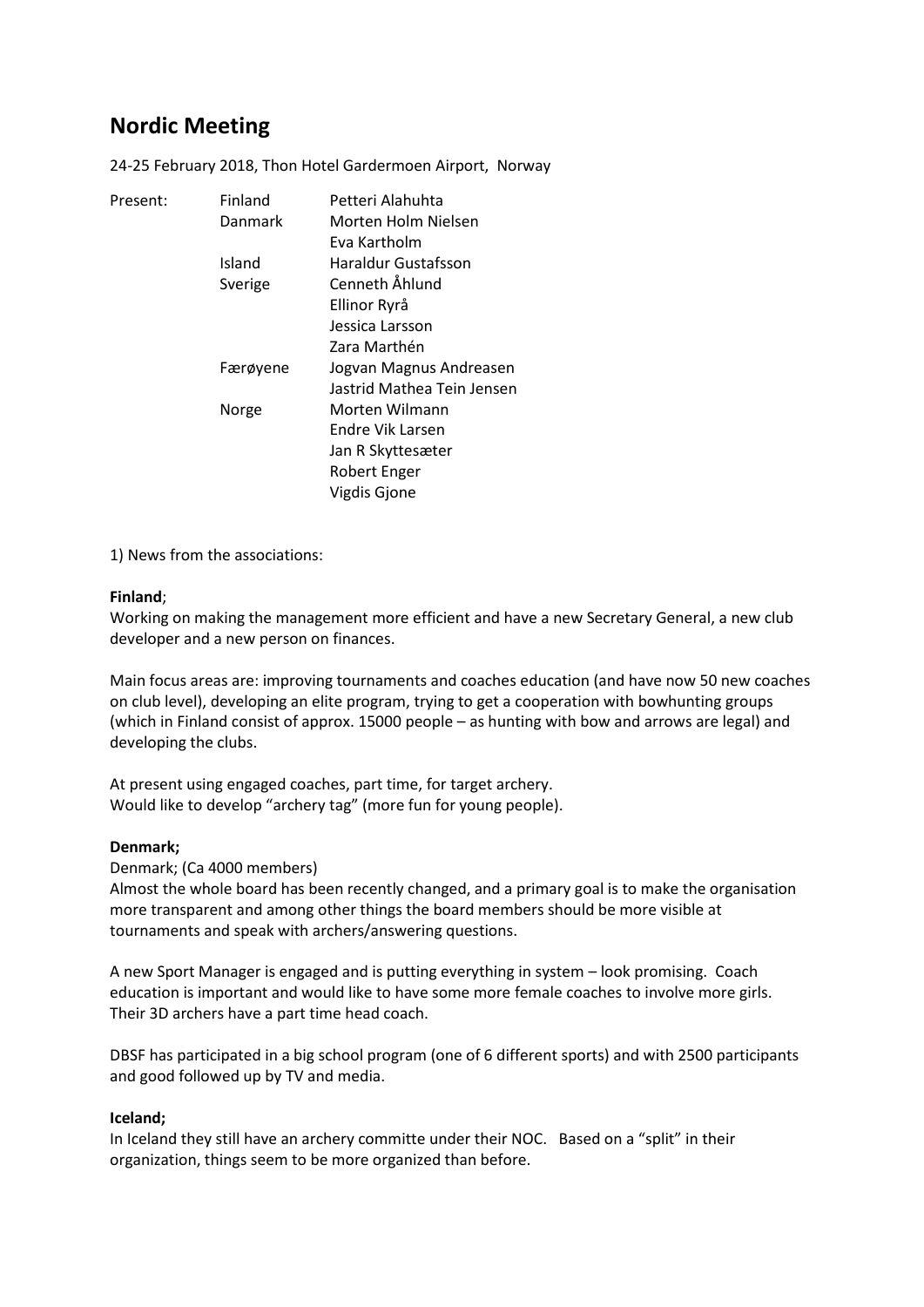They have approx. 800 members and 9 clubs. Coaches education is important and they follow the set up from World Archery. They get funding from their NOC for coaches to visit clubs.

At present their most important area of competition is the Small islands games, where achievements are more easy to reach.

## **Sweden**;

Ca. 9800 members and a good increase in membership during the latest years (65% increase). A bit concern, though, about the fact that approx. 20% of the young people between 13-16 years disappear. What to do?

New strategy 2018- 2025

- Well educated and active coaches (looking a bit to the Norwegian model).
- Coaches of both gender for all national teams.
- More females in the board, and for the upcoming Congress they may have more females than men in the board. All the board members will have their own working areas and may chose people for their sub-committees.
- One of their co-workers (Gullimar Åkerlund) will resign in March 2019 and will not be replaced. The funding will be used to pay or contributed to coaches.
- Their magazine, Bågskytten, will be shut down to save money.

They have concern re the use of alcohol, as WADA has taken it off the prohibited list. Even if WA has kept it in their rules, the Swedish Antidoping agency is not willing to do tests on alcohol.

### **Faroe Islands**;

No major changes since last time.

Has engaged coaches for their archers: Morten Bøe fra Norge for compound, 2 danske trenere til recurve.

New email address: bskf@mail.fo

- Some changes in the board has made the communication better, both internally and towards their members.
- Positive development in respect of interest in general; more people want to try archery.
- Coaches are now more on one line in their messages in order to keep continuation.
- Approximately 90 members, average of 25 people compete.

Faroe Islands have a money distribution from the association down to clubs, contrary to the other Nordic Countries.

### **Norway;**

After employing a responsible person for development (of clubs and education), we may sum up like this:

- o 23 new clubs during the last 3 years
- o Totally 108 clubs pr to-day
- o Increase from 500+ competitive archers to 1150 archers in that period

Developed a coaching education system in cooperation with Norges Idrettsforbund

- o Ca. 130 educated coaches 1 og 2 according to the new model.
- $\circ$  Ca. 30 awaiting authorisation as they need practice of 45 hours
- o Development coach 3 archery part together with Johan Weiss from Danmark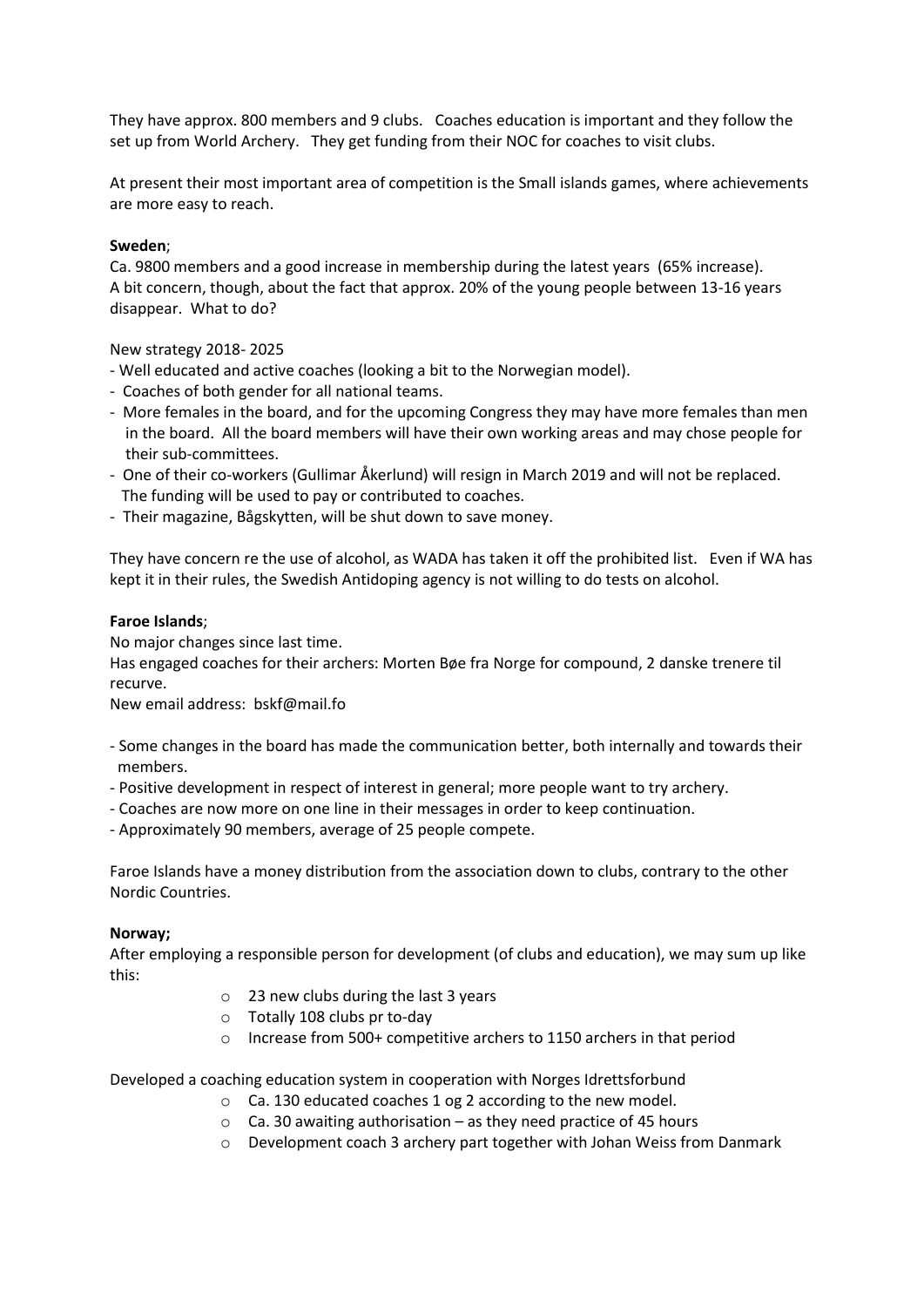- We have approx. 250 competitions a year

- Developing clubs to make the facilities better for new archers in the learning process.
- Based on the fact that we lack top results within recurve, we do not get any funding from our NOC, so we work from our funding from tipping/lotto, then some sponsorships through our cooperation with 15 other sports and some bingo activities.
- We still have our magazine Buestikka, which is obligatory for all households within our federation and at present we have in this way 1750 subscribers; 9-10 numbers a year.
- The Secretary General (Morten Wilmann) is resigning in this capacity after 37 years in the position, being replaced by Mr. Jan R. Skyttesæter. The change takes place on the 5th March 2018.

During the presentations above there was also a lot of information/suggestions and talks about the financing of the federations. Obviously the situations and procedures varies a lot. Sweden was especially concerned about the relative reductions in funding from their NOC over the years. Norway is relatively well off in this respect, based on a distribution agreement within the Confederation of Sports. However, there is also in Norway a certain pressure to change in favour of the larger sports, so here is a political work very important.

Denmark and Finland is also "struggling" in getting enough funding for the basic needs and plans.

### 2) NUM (Nordic Youth Championships).

The Organizing club, Larvik Bueskyttere, showed a short ppt on the field situation and the boarding place.

Relevant questions were made and the final invitation will be distributed soon.

Especially mentioned in the meeting was the need of younger judges, emphasizing that each nation should bring along at least one young judge. The OC will provide identification shirts for the judges.

There was a general discussion on NUM as the event is now been extreme large, giving very (too) long day on Saturday. It seems to be an understanding that we should go to a three (two and a half) days event for future NUM's, giving the youth more time for socialization and may even give a possibility for fun.

### 3) WAE Congress 26/8-18

Most of the Nordic countries intend to participate, and if any of them will not participate, please inform and make it possible to create some proxy votes.

### 4) European 3D championships in Gothenburg

- The main hotel is Scandic 25 approx 250m from the main railway station in Gothenburg.
- Training facilities may be in the hotel next door (not yet fixed)
- Mads Inge Smørdal (experienced international archer) will be responsible for the courses of elimination and finals.
- QR and ER will take place at the Bohus Festning in Kungsälv, while the finals will take place in Trädgårdsforeningen, approx. 10 min. from the hotel.
- The WA Ianseo team is hired to take care of the results.
- Expectations approx. 200+ participants
- There will be shuttle buses to and from the fields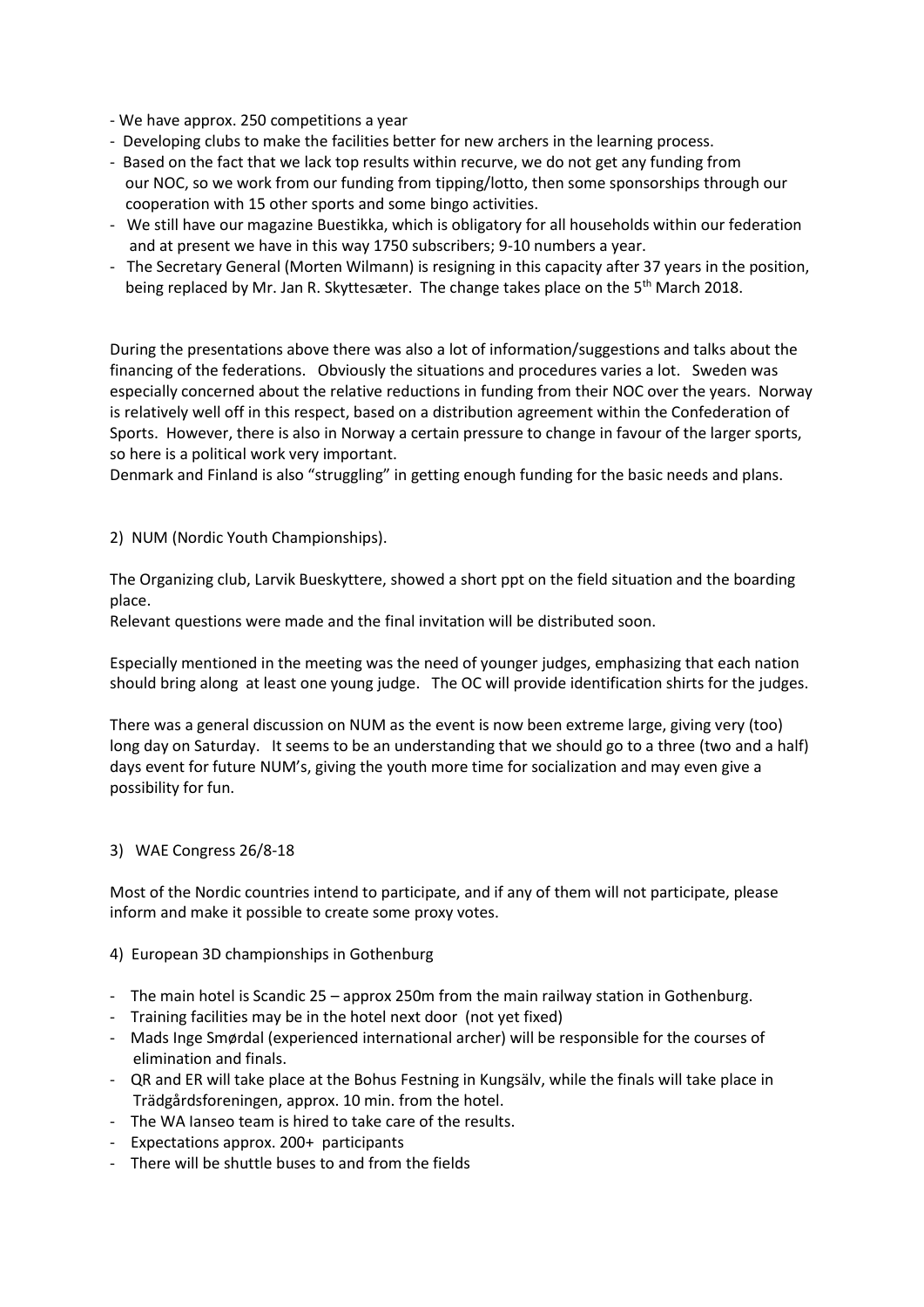- Lindome Archery Club's training fasilities will be open during the whole period.
- The invitation will be published in the middle of March

According to questions, the OC will check the possibilities of parking for individuals and teams.

5) Coaches education.

Sweden is organizing a high level coach education (step 3) in 2018 – and if this step is organized, the topic will be barebow, instinctive and longbow archery.

In general it is a tendency now to have more cooperation re coaches than before within the Nordic Area, which might be more profitable than getting people from "far away", and in the areas mentioned there is capacity in Sweden that might be used.

6) Nordic Judge Conference.

The experience from previous Nordic Judge Conferences seem to have been good. May be it would be a good idea to do it for younger judges, and a combination of having a conference connected to NUM seems to be smart. The participant might also act as judges during the event.

Larvik BS will check out the more practical possibilities before further steps are taken.

7) Ianseo seminar.

Sweden is organizing an Ianseo seminar, with people from WA who made the system, in the middle of April.

The seminar aim at a higher level of using the program and possibilities in the system. Both Norway and Finland have already booked some places.

8) Rules.

The following update of our rules for NUM was accepted:

All compound classes at NUM will shoot on center target – with rings from 5 to 10.

Cenneth Åhlund will make the update (and may also look for needs of further updates, as the last one was in 2012.

### 9) Quiz

The entertainment of the meeting was a quiz on Saturday evening (may be most fun for the person who made the questions).

Anyway we got the following results: Congratulations to all teams.

- 1) Iceland/Sweden 31 p.
- 2) Denmark/Faroe Islands 26 p.
- 3) Finland/Norway 25 p.